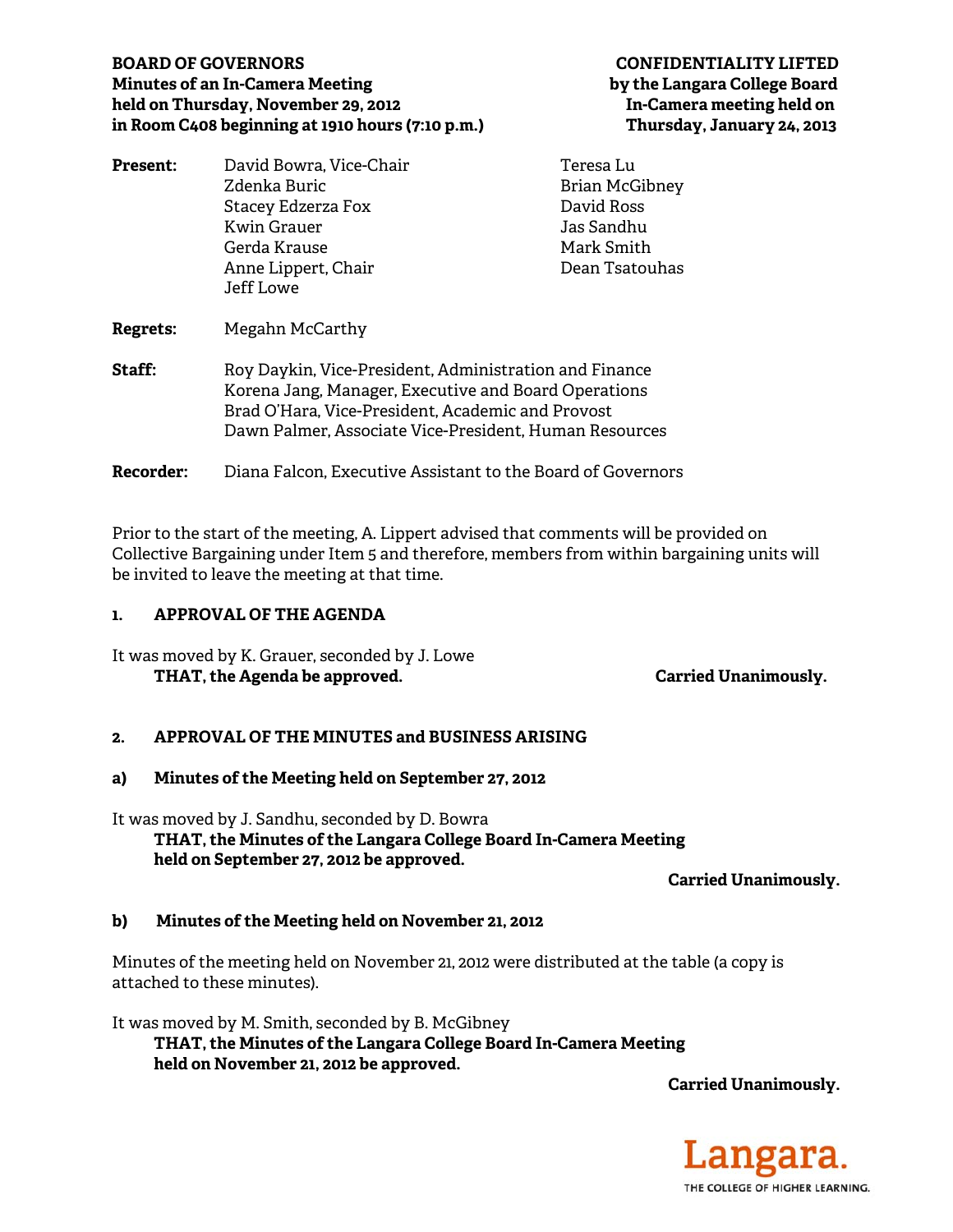### **3. COMMITTEE REPORT**

# **a) Board Coordinating Committee - Meeting held October 24, 2012**

A. Lippert reminded Board Members of the role of the Coordinating Committee to make decisions on behalf of the Board when there is not sufficient time to present the item to the entire board.

A. Lippert noted that as a result of a discussion with the Ministry, the College was encouraged to submit a request to support the proposal to construct a Sciences and Student Services Building, which required both a Board Resolution and a formal request seeking Ministry approval to proceed with the construction of the new building.

R. Daykin noted that a request for approval was submitted to the Ministry on October 26, 2012 to construct the new Sciences and Student Services Building. In response, the Ministry has requested further information regarding the forecast of the operational impact on the institution and capital costs. The information was provided to the Ministry on November 28 and a response is expected in January 2013.

#### **4. PRESIDENTIAL SEARCH**

A. Lippert reminded Board Members of the discussion held on November 21, 2012, during which it was agreed that a Presidential Search and Recommendation Committee be established whose work will be supported by an Executive Search Firm.

In the absence of M. McCarthy, Chair, Human Resources Committee, A. Lippert reported on the tasks assigned to the committee, noting that it will hold its first meeting on December 12, 2012. As the next board meeting is scheduled to be held January 24, 2013, it was agreed that it may be necessary to call a meeting in advance of that date to consider recommendations made by the Committee.

It was noted that R. Daykin, D. Falcon and B. O'Hara left the meeting at 7:25 p.m.

A lengthy discussion ensued regarding the necessity to appoint an interim President given current external constraints which will affect the search process. Recognizing the need for institutional stability during the search timeframe, it was agreed that the interim President should be internal and have an existing relationship of trust and confidence with the Board and the College community. In response to a request by the Board, D. Ross provided a candidate recommendation based on the identified qualities and attributes.

# It was moved by Z. Buric; seconded by J. Lowe

**THAT the Board authorize D. Ross to discuss the role of interim President with the identified candidate and negotiate a contract expediously on its behalf.** 

**Carried Unanimously.**